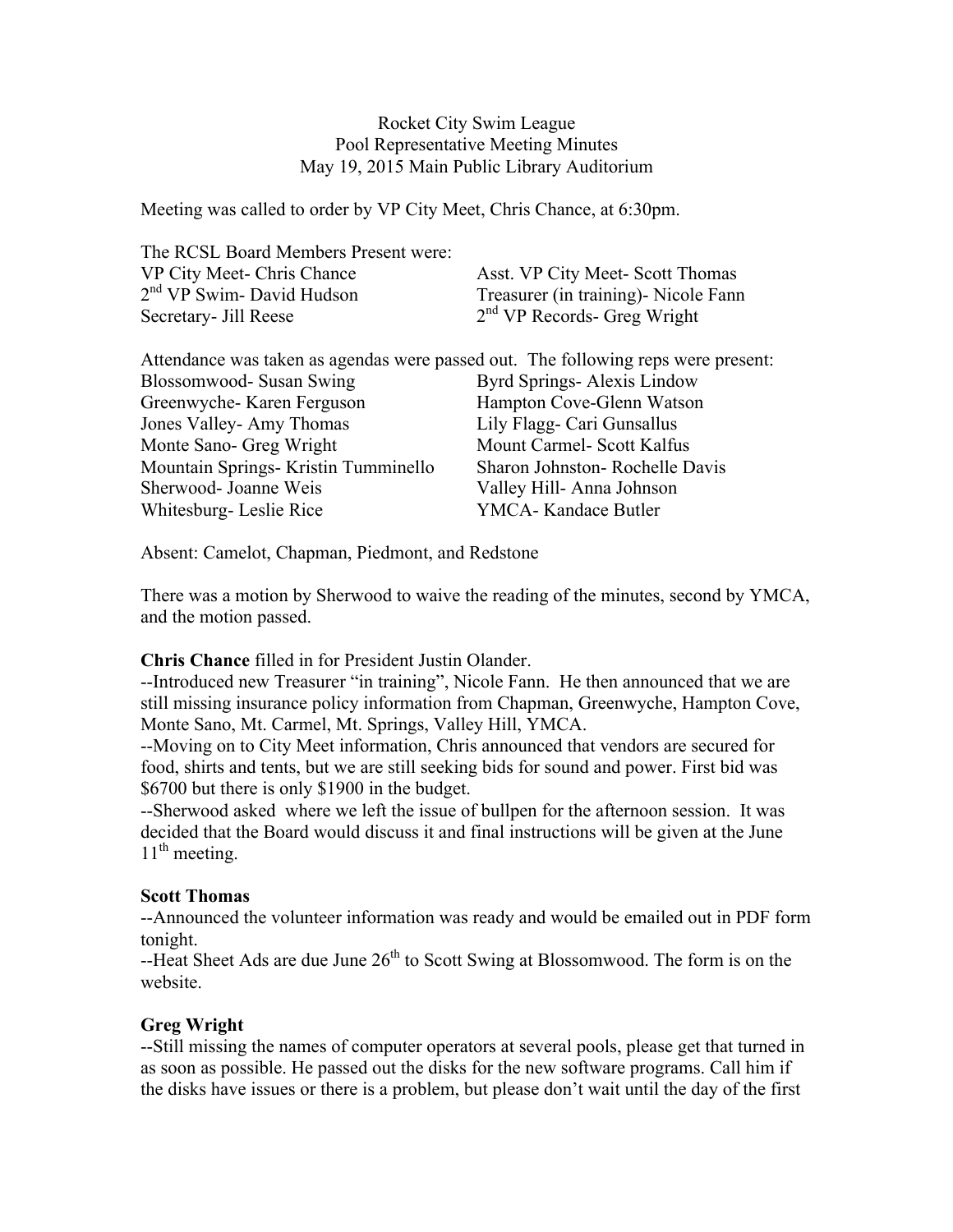meet. Load it now, and get familiar with it so the first meet runs smoothly. His number is 256-682-2521. All teams should be able to back up last year's information, then use it to restore during upgrade and it will import the data.

--He passed out all the dual meet ribbons for the season. Recommended using Ribbons Unlimited to purchase exhibition ribbons. They are a company that employs special needs adults and already has our logo on file. Reminded everyone that relay ribbons are only given for  $1<sup>st</sup>$  and  $2<sup>nd</sup>$  place. Each team needs to buy its own labels for ribbons. --Needs team rosters by June 3rd.

--If teams are switching home and away, please notify Greg of the changes. For instance, the YMCA is not hosting a meet, so all assigned home meets will be held at the pool of the away team.

#### **David Hudson**

--Reminder of Officials Trainings: May 26 at Redstone, May 27 at Sharon Johnston, and May 28 at Sherwood. If you have anyone who needs base access for the May  $26<sup>th</sup>$ training, please notify David by NOON May  $20<sup>th</sup>$  so he has time to get the information to the Redstone rep before she leaves town for the week. A fourth training has been added for June  $9<sup>th</sup>$  at Sherwood for anyone who is out of town next week. --All special needs swimmers needing an accommodation at City Meet need to be identified to David before the meet so appropriate measures can be taken. --Encouraged all coaches and reps to read the ROC before the season begins. --Noted all links for officials are current on the website. If someone is unsure of their status, or wants to take on a greater officiating role, they can check it on the website. --Took a few minutes to recount his experience at a Pro-Am event this weekend. Explained what struck him was the polite nature and sportsmanlike behavior of all the swimmers, even those who were in the limelight. Encouraged all present to encourage similar attitudes and behaviors within our league. Also mentioned the need to keep photos and locker rooms appropriate. No photos should ever be taken from behind blocks and no phones or cameras should be in bathrooms or locker rooms.

#### **Jill Reese**

--Asked pool reps to please check their website link on the RCSL page to ensure we are directing inquiries to the correct sites.

--Read the Dive Team notes emailed by Debra Kibler. Notes are included at the end of these minutes.

--Reminded everyone Whitesburg has cancelled their invitational, but Sherwood has their invite ready for June 13<sup>th</sup> for those interested. (Rep Michelle Whetstone passed them out to members)

--Reminder to send in updated photos (with permission of subject) for website.

#### **New Business:**

--Reminder of first practice of Special Needs swim team at Greenwyche next week 5- 6pm. \$40 for first child, \$35 for second. Will have their own event at beginning of all Greenwyche meets with permission of opposing team. This caused a bit of discussion regarding official rules they are governed by. It was decided the best course of action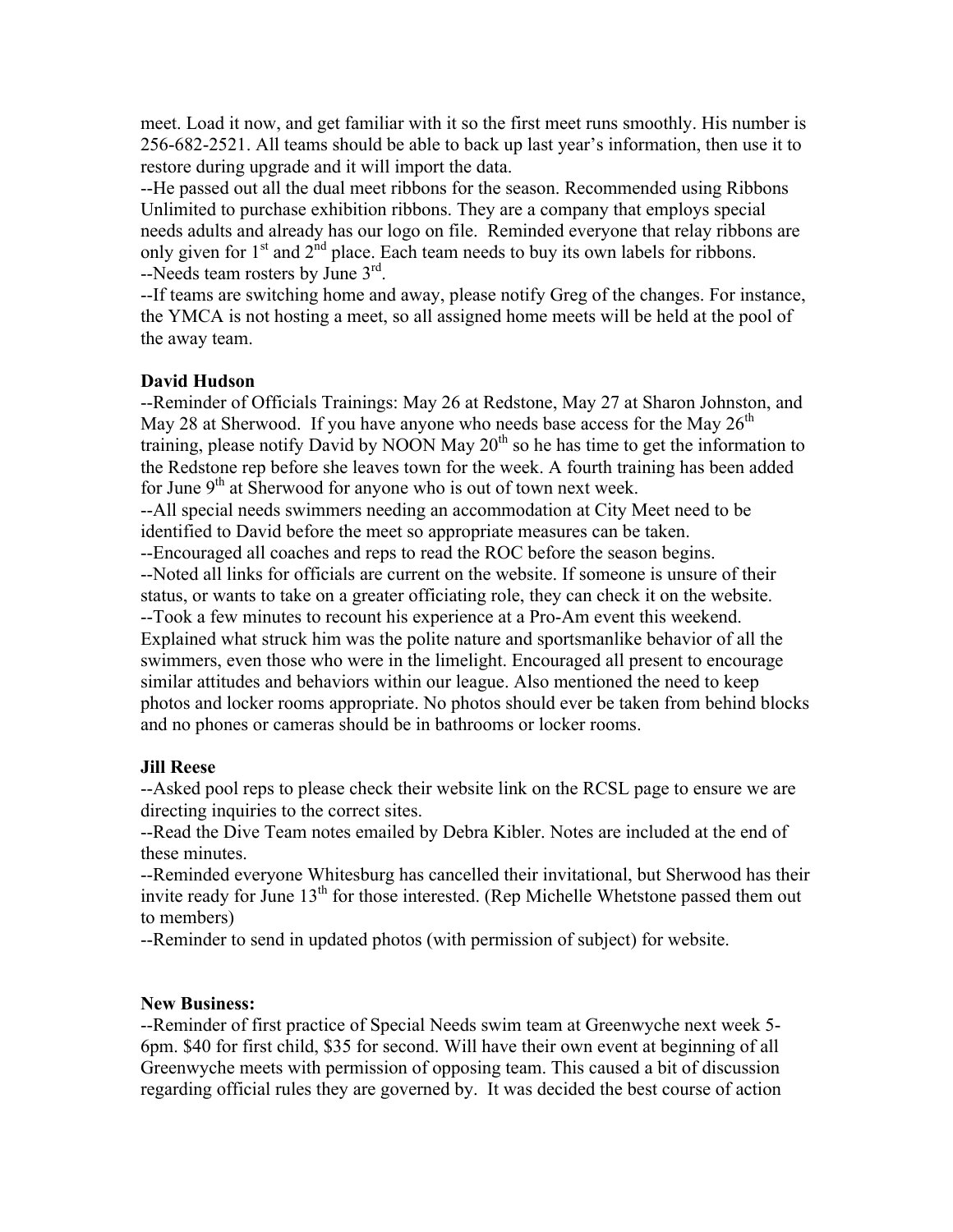would be for any team that wanted to host an extra 25 yard event for special needs swimmers can do so in cooperation with opposing team. A committee was formed with the task of monitoring this at all pools and forming a report to help guide an official implementation of such a program for all future seasons. Kandace Butler of the YMCA volunteered to chair the committee as they have quite a bit of interest at their pool as well. Her number is 256-505-1812 if anyone would like to serve on this committee.

Reminder given of next meeting, June 11, 2015 at Main Library Auditorium, 6:30pm.

Meeting was closed at 7:25

### **RCSL Diving Status, as of 5/12/15**

- Fees (\$135) collected at the RCSL April meeting confirmed six dive teams.
- The season schedule (including dual meets, rep  $\&$  coaches meetings, judges trainings, and applicable deadlines) was emailed to dive reps immediately following after the meeting. All were notified of the 5/2 dive rep meeting.
- Season start-up printing was prepared at a cost of \$223.90. Bill from C&A Printing dated 5/01 to be forwarded to RCSL. The season printing includes the dual meet dive sheets and bound Rules and Meet Forms (from forms for dual meets can be duplicated.) Each team is provided 250 color-coded dive sheets and two copies of the Rules and Meet Forms book. A few extra books are available for purchase at \$5 each. \$20 is in hand for the treasurer.
- The Dive Rep meeting was held May 2. Reps from three teams were in attendance (PD, WH, and SH), as well as Tommy and I. The Rules and Forms books and schedule of important dates were distributed. Topics of discussion included specific rules, meet procedures, forms, the duties of officials, the Heads Up Concussion Awareness requirement for divers/parents and certification of coaches and lifeguards, and conduct at meets. Dive reps not in attendance have been requested to meet with me to review the season requirements. CA responded and picked up paperwork. GR and BL have not responded.
- A coaches meeting will be held May 26 at Piedmont. We will highlight the new rule change, meet procedures and code of conduct. Dual Meet ribbons will be distributed.
- Judges training is May 28.
- Team rosters are due May 29.
- Diving has ten officials that are re-certified each year. We are in the process of meeting with each one as schedules allow. These referees and meet secretaries rotate on the dual meet schedule and serve as the officials at city meet. We are able to provide a RCSL referee, meet secretary and, as possible, an assistant referee for every dual meet.
- Dual meets begin Monday, June 1. Three meets are held each Monday through June 29.
- We are considering a contest among the RCSL divers to design the Championship Banner that rotates to the winner of city meet. The banner was "lost and found" last season. During it's lost time, a contest was initiated. Greenwyche agreed last year to reimburse Tommy for the \$135 expense (paid by Tommy, not RCSL.)
- Pertinent City dates have been announced:
	- 6/30 Early submission of city entries
	- 7/02 Deadline for city entries
	- 7/09 City Warm-Up schedule at the nat
		- 8:00 am BL
		- 9:15 am CA